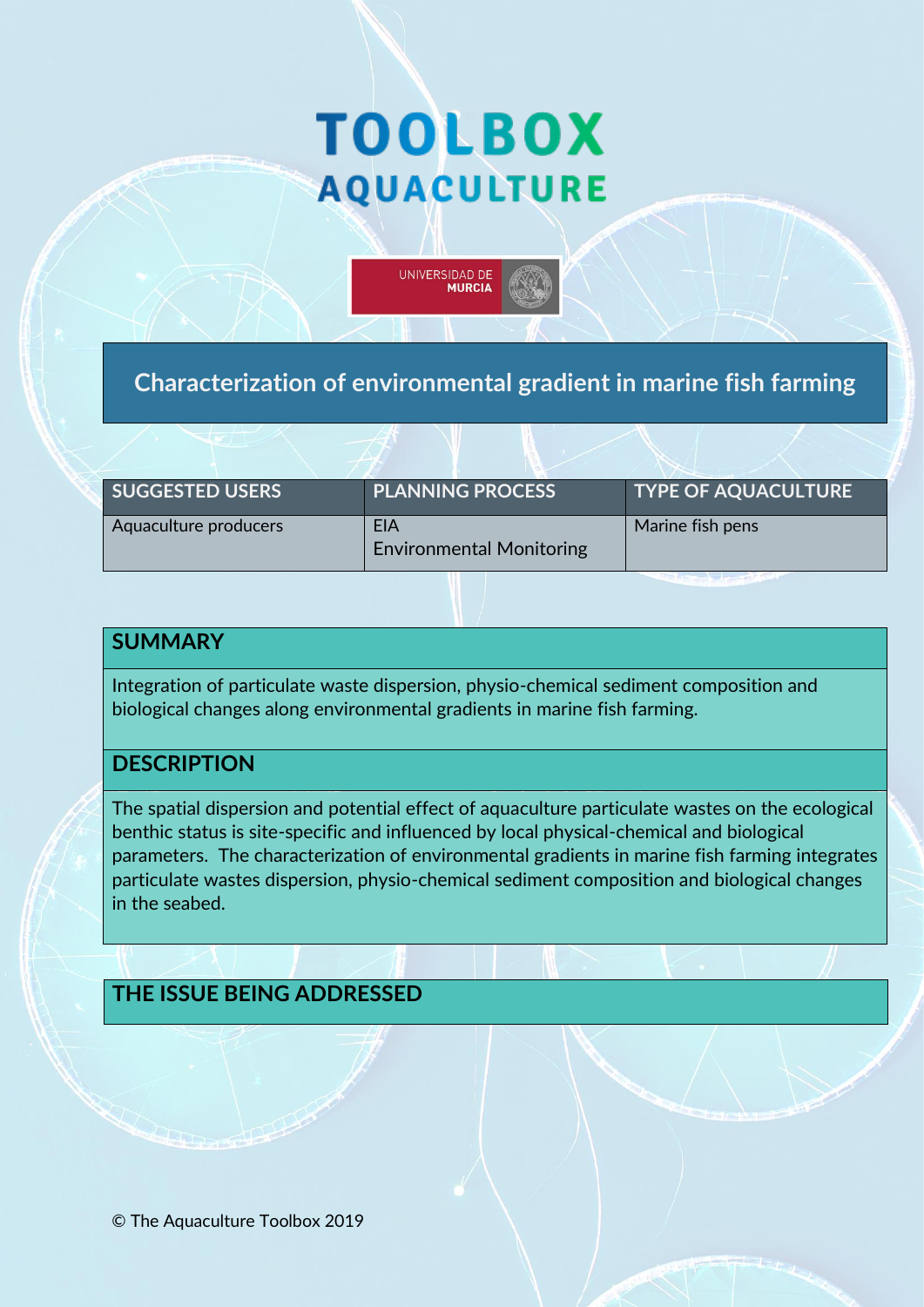The main residue derived from marine finfish farming is the organic matter released to the environment in the form of uneaten feed or fish metabolic wastes (Focardi et al. 2005). Such organic enrichment may have environmental drawbacks, especially if organic matter and nutrients surpass the threshold if their carrying capacity. Other substances derived from fish feed, even in much lower concentrations (metals, medicines, vitamins, hormones, etc.) or from other sources associated with fish farming activity (antifouling, external biocides for fish, etc.), may also have an impact on the benthic system (Olsen et al. 2008, Holmer et al. 2008). Seabed is affected depends on the type and quantity of particulate materials being released from the cage site and on the local physical conditions such as bathymetry and prevailing water currents.

This case study is currently one of the most aquaculture intensive areas in Spain of gilthead sea bream and sea bass production, with an average production of around 11.000 metric tons per year. The farming is exclusively carried out in open sea cages. The principal goal of the case study is to provide data for the validation of modelling work executed together with the sampling campaigns include in-situ measurements of a wide variety of physical, chemical and biological parameters in the environment encircling fish farms in a Fish Farming Zone.

The main objectives are to monitor:

- physio-chemical features
- toxic substances (metals and antibiotics)
- biota abundance and taxonomy (benthic micro and macro-invertebrates)
- macrofauna and phytobenthos
- sediment chemistry and composition

Samples of fauna and flora will be collected in order to investigate the nutrients kept by the encircling ecosystems with the aim to provide data for developing better environmental impact assessment models. The isotopic compositions will show not only the dispersion of nutrients from fish farm effluent but also which organism or substrate kept most of the nutrients.

## **THE APPROACH**

Particulate waste dispersion was analyzed by measuring the POC, PON and TP sedimentation rates using sedimentation traps placed along a spatial gradient upstream and downstream of the prevailing water current, at increasing distances from the fish cages. Sampling stations were located close to the sediment traps used for measuring waste dispersion (0, 50,175 and 600 m). All distances were sampled once during the period that the sediment traps were deployed. Macrofauna was used as a surrogate of the ecological benthic status. For the macrofaunal analysis, sediment samples were washed through a 1 mm sieve with sea water. We used also chemical and biological identification of biofilm as a complementary tool. The changes in microalgae and bacterial assemblages along gradients of organic pollution on marine biofilms in the water column were also analyzed. We used microscope glass slides as the artificial surface for biofilm growth, in order to avoid confounding factors due to possible differences among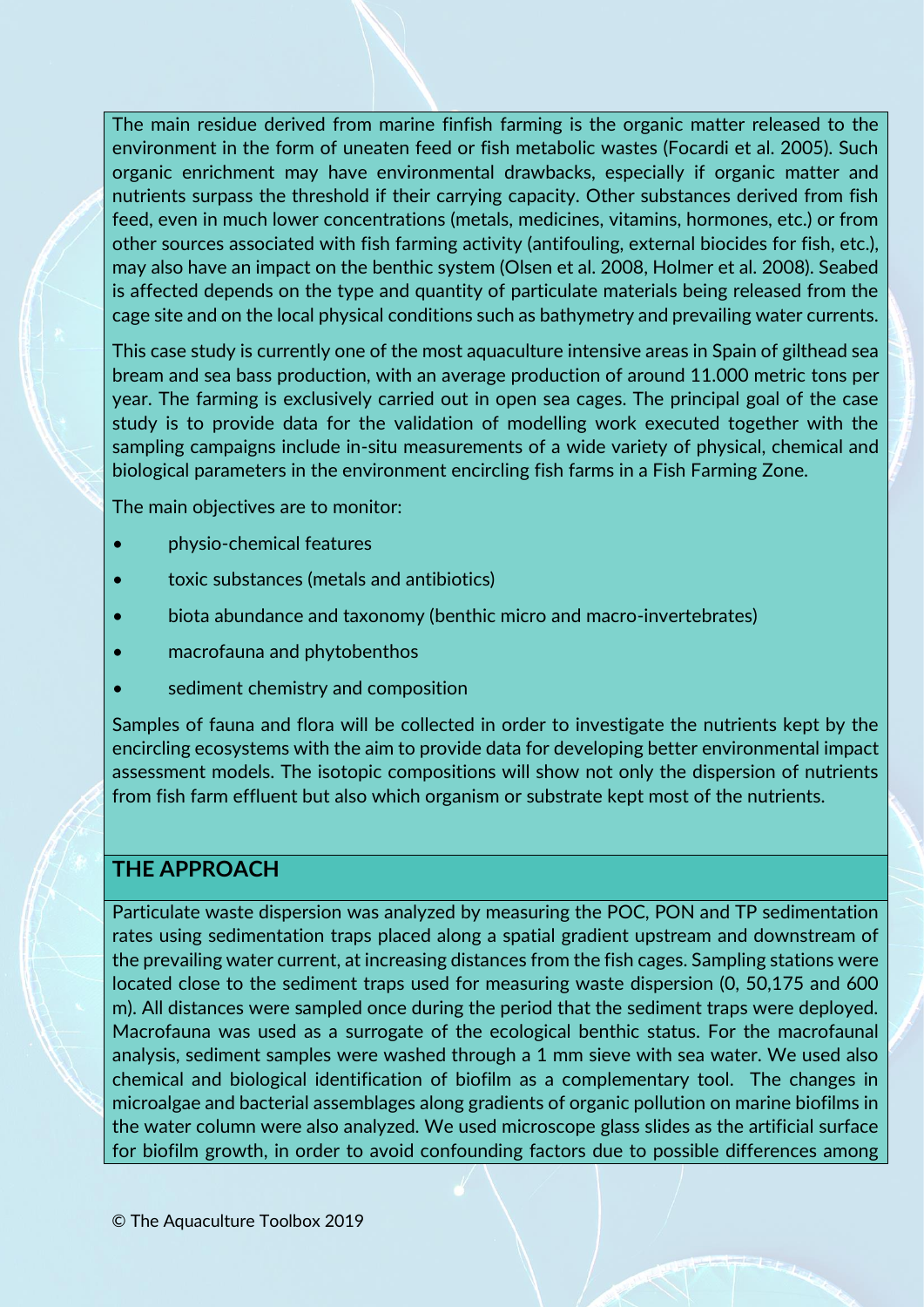natural substrates on sampling sites. Glass slides were placed on same ropes of the sediment traps.

#### **THE RESULTS**

This work confirms that nutrients are reliable parameters for establishing the spatial extent of fish farm particulate wastes. Fish farming not only influences physio-chemical and biological parameters but also alters the functioning of the ecosystem from a trophic point of view, affecting. The patterns in the succession of biofilm communities are similar to sediment communities but with a quick response (15 days), which allow to predict potential impacts of different wastes deposition on benthic communities in just two weeks.

## **THE BROADER APPLICABILITY**

This tool is easily applicable by the fish farming of the Mediterranean. This instrument provides a new approach by which producers can improve management strategies taking into account their own limitations and the environmental restrictions imposed by the regulatory authorities. Incorporating this case study in the management of an aquaculture company would be very useful in the planning and evaluation of the environmental degradation that may cause in the area that is located, or that will be located in the future. Therefore, the information obtained in this case study serves as a support in decision-making when making the timely environmental assessment of aquaculture production, helping to reduce the impact that the company in question may have on the marine environment. Likewise, with this instrument they will be able to encourage the development of better practices that lead to a better perception and image of aquaculture. Cooperate to improve management measures such as, characteristics of the feed, quantities supplied in each shot, distribution of the species grown in the polygon, consider the changes caused by the change of seasons in management practices etc.

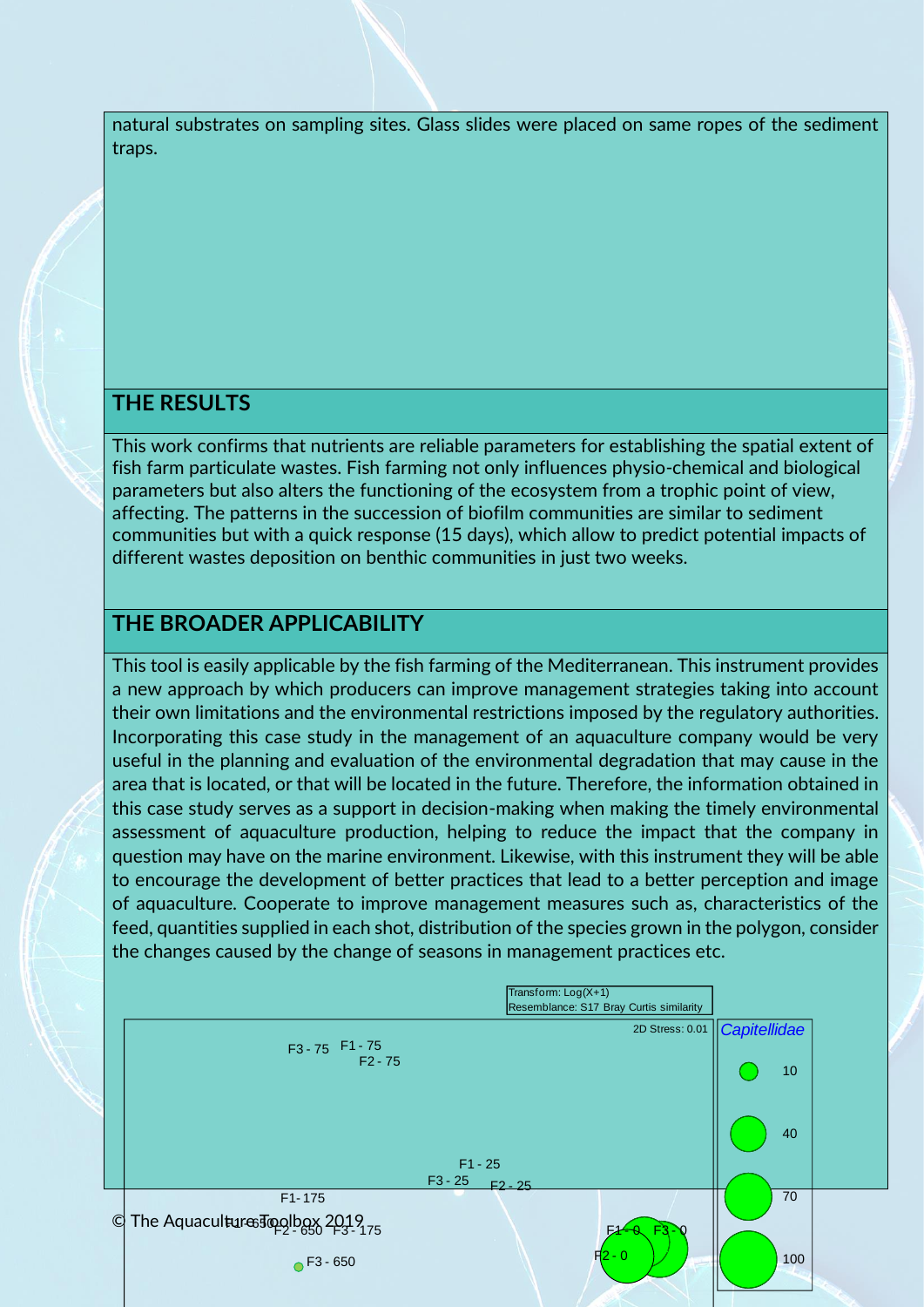

| <b>SWOT ANALYSIS</b> |                                                                                                                                                                                                                                       |  |
|----------------------|---------------------------------------------------------------------------------------------------------------------------------------------------------------------------------------------------------------------------------------|--|
| <b>STRENGTHS</b>     | It couples a physical and chemical data with biological changes It Can be<br>used to assess ecological carrying capacity. It is a management system<br>that it can be used by regulators to environmental monitoring.                 |  |
| <b>WEAKNESSES</b>    | Considerable collection and time requirement for acquisition of date for<br>effective use.                                                                                                                                            |  |
| <b>OPPORTUNITIES</b> | It is capable of evaluate long (month to years) and short time (days)<br>environmental impacts of fish farming of long processes (month to years)<br>and short time (days).<br>It has a spatial output that can be imported into GIS. |  |
| <b>THREATS</b>       | Requires expert knowledge.                                                                                                                                                                                                            |  |

© The Aquaculture Toolbox 2019